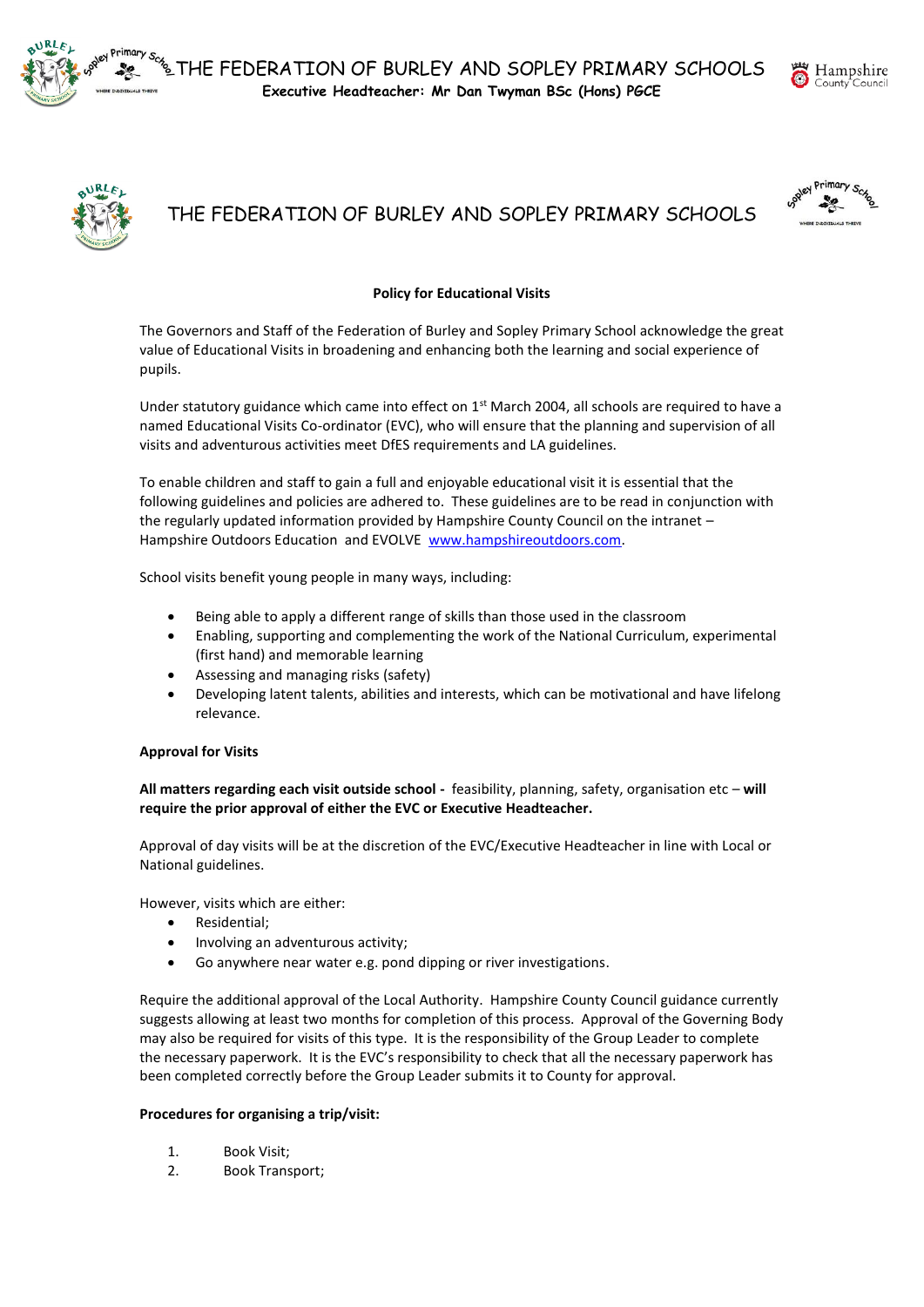

- 3. Fill in the necessary risk assessments and submit itinerary and trip details to EVC;
- 4. Send letter home (this should be done at least two weeks before the planned date of the visit). The office has an up to date copy of the necessary permissions.

# **Procedures On the Day of the Visit:**

- 1 Collect first aid kit(s) and accident forms;
- 2 Collect all asthma inhalers;
- 3 Brief supervising adults;
- 4 Give supervising adults their group list (if not previously done);
- 5 Ensure that at least one supervising adult is contactable by mobile phone and that the school office has the number;
- 6 Count pupils before you leave school and at regular intervals during the day.

# **Mobile phone(s) should be switched on during the entire visit, including outward and homeward journeys.**

# **After the Visit**

It is important that after each visit an evaluation takes place. This should happen within a week of the visit date and should involve the Group Leader, accompanying staff and, if appropriate the other supervising adults. The purpose of the evaluation is to identify what went well and what could be improved or changed in order to inform future planning.

Once the evaluation has taken place, copies of all completed risk assessments and any accident forms should be forwarded to the EVC to be kept on file.

Teachers, volunteers, pupils and parents all have responsibilities during the course of any off-site activity in which they are participating.

# **Governing Body**

The Governing Body needs:

- To ensure that the Executive Headteacher and/or the EVC have adhered to the LA guidelines
- To ensure that visits are approved as necessary by the LA before bookings are confirmed
- To agree to all residential visits and outdoor and adventurous activities. In these instances, to ensure that bookings are not completed until external providers have met all the necessary assurances
- To ensure that all aspects of risk management have been considered and that risk assessments for travel, accommodation and activities have been carried out prior to departure. It is not expected that Governors should become directly involved in risk assessment and related matters unless they have an appropriate competence.
- Ask questions about a visit's educational objectives and how they will be met. Are the objectives appropriate to the age and abilities of the pupil group? Why is a particular venue being used? Is the visit inclusive for all students? Is the visit value for money?
- To ensure measures exist to obtain parental consent on a basis of full information, to investigate parental complaints.
- To review annually the EV policy and procedures including incident and emergency management systems.

The Executive Headteacher should ensure that:

 The Educational Visit Co-ordinator (EVC) is competent to oversee the co ordination of all offsite education, and support the EVC in attending relevant training courses.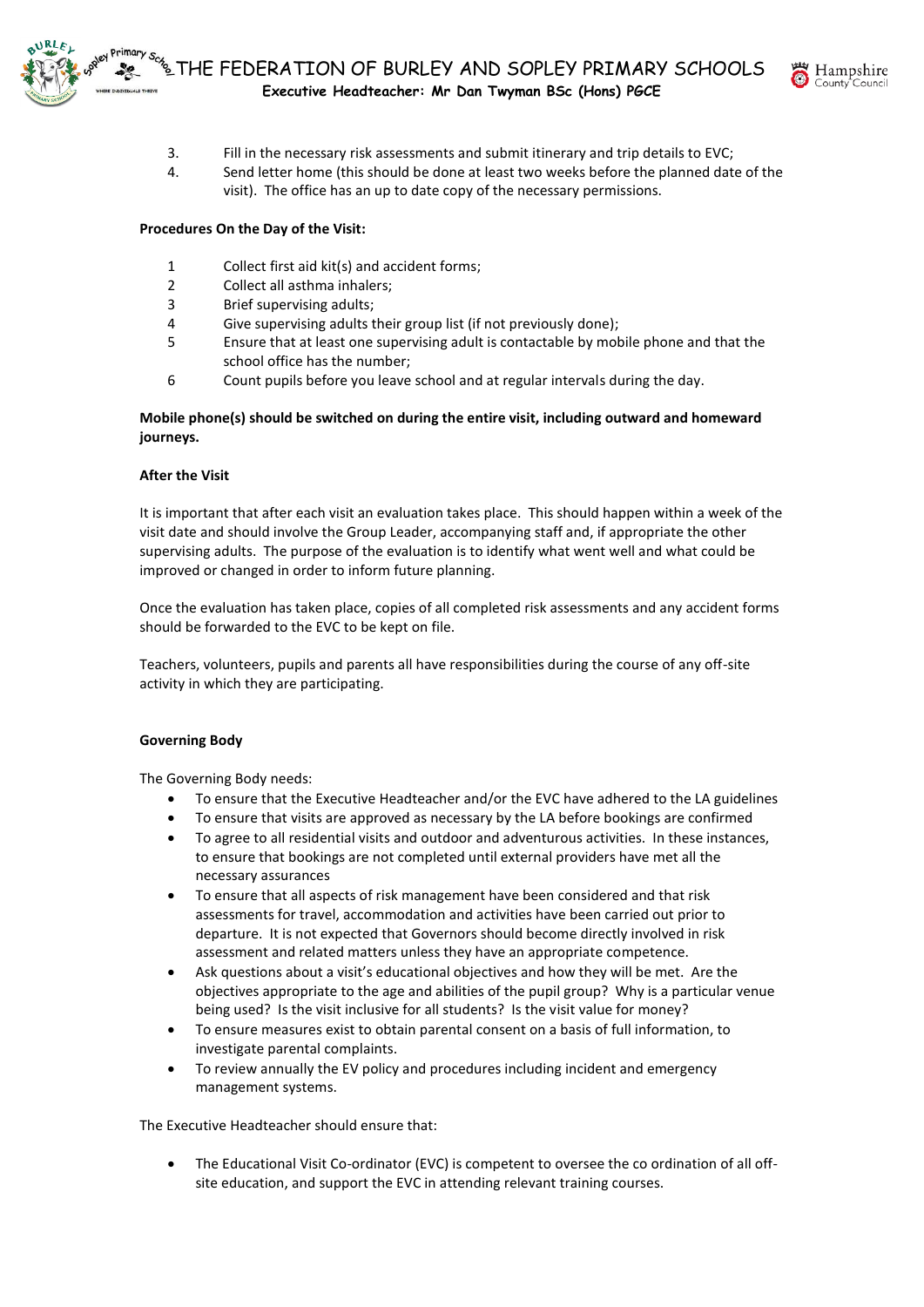



- Visits comply with regulations and guidelines provided by the LA, schools governing body and the schools own health and safety policy
- The group leader is competent to monitor risks and supervise the trip throughout the visit.
- Adequate child protection procedures are in place
- All necessary actions have been completed before the visit takes place
- The risk assessment has been completed and appropriate safety measures are in place
- Group leaders are allowed sufficient time to organise visits properly
- Non teacher helpers on the visit are appropriate to supervise children
- Ratios of staff to pupils are appropriate
- The LA or governing body has approved the visit if necessary
- Parents have signed consent forms
- Arrangements have been made for the medical and special educational needs of the 0pupils
- Adequate first aid provision will be in place
- The mode of transport is appropriate
- Travel times out and back are known in school
- There is adequate and relevant insurance cover
- They have the address and phone number of the visits venue and have a contact name
- A school contact has been nominated and the group leader has the details
- The group leader, helpers and nominated school contact have the names of all the adults and pupils travelling the group, and the contact details of parents and the teachers and other helpers next of kin.
- There is a contingency plan for any delays including a late return home.

### **Risk Assessment**

Risk assessments for school visits have three levels:

- 1. Generic activity risk assessments, which are likely to apply to the activity whenever it takes place.
- 2. Visit/site specific risk assessments, which will differ from place to place and group to group.
- 3. Ongoing risk assessments that take account of e.g. illness of staff or pupils, changes of weather, availability of preferred activities

All risk assessment forms are available on the Hampshire Intranet. The site is continually being updated and therefore Group leaders should download the relevant forms rather than relying on previously printed paper copies. If staff need any support completing the risk assessments, they should arrange a meeting with the EVC.

# **Pre-Visits**

In order to undertake a full and comprehensive assessment of risks, it will be preferable in most cases to undertake a pre-visit, even when the visit is made regularly, risks should be reassessed from time to time. When undertaking risk assessment, a number of variables need to be taken into account.

- The number of pupils involved
- The age of the pupils, their sex, ability and general behaviour
- The previous experience of the group undertaking off-site visits
- The time of day and time of year
- The travel arrangements
- The hazards at the environment being visited
- The numbers, experience and quality of staff and volunteers
- The nature of the activities
- The special educational or medical needs of the pupils
- The quality and suitability of available equipment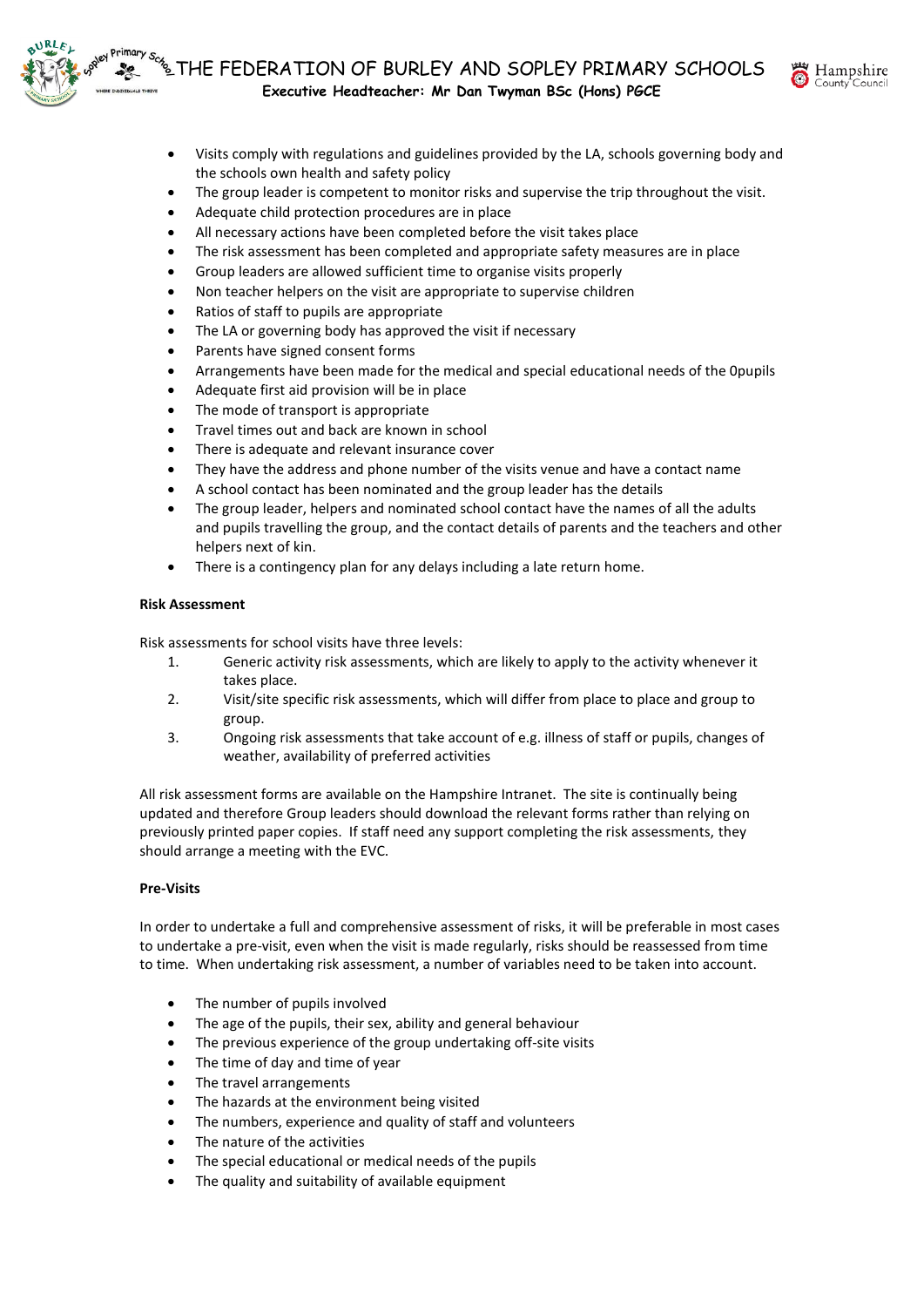



- Seasonal weather conditions
- Emergency procedures
- How to cope when a pupil becomes unable or unwilling to carry on
- The need to monitor the risks throughout the visit

# **Duties and Responsibilities**

All staff must:

- Conduct themselves in a manner compatible with their own safety and the safety and wellbeing of the pupils
- Inform the visit leader if they are unsure of their ability to perform any supervisory function requested of them
- Recognise the limits of their responsibilities and act within those at all times
- Report to the visit leader any concerns they may have regarding pupil behaviour and well being during the visit.

Greater levels of responsibilities will normally be assigned to teachers than to adult helpers and a higher standard of care is expected of them

# **Responsibilities of Nominated Group Leader**

Group leaders, who must be a member of the teaching staff, but not an NQT, have a common law duty of care towards the pupils in their charge. Group leaders must recognise their responsibilities:

- Obtain the EVC's prior agreement before any off-site visit
- Follow LA and Governing Body guidelines
- Appoint a deputy (preferably another teacher)
- Have ownership of the risk assessments
- Pre-visit the site if possible
- Evaluate the trip after the event and forward all paperwork to the EVC to be kept on file
- Clearly define each helper's role and ensure all tasks have been assigned
- Be able to control and lead pupils of the relevant age group
- Be suitably competent to instruct pupils in an activity and be familiar with the location/centre where the activity takes place
- Be aware of child protection issues
- Ensure adequate first aid provision is in place
- Undertake and complete the planning and preparation of the visit including the briefing of group members and parents
- Undertake and complete a comprehensive risk assessment
- Review all undertaken visits/activities and advise EVC where adjustments may be necessary
- Ensure that teachers and helpers are fully aware of what the proposed visit entails
- Have enough information on the pupils proposed for the visit to assess their suitability or be satisfied that their suitability has been assessed and confirmed
- Ensure staff pupil ratio is appropriate for the group
- Consider stopping the visit if the risk to the health or safety of the pupil is unacceptable and have in place procedures for such an emergency
- Ensure all helpers have details of the school contact
- Ensure all helpers have copies of the emergency procedures
- Ensure that all helpers have details of the medical or special needs of the pupils
- Observe the guidance set out for teachers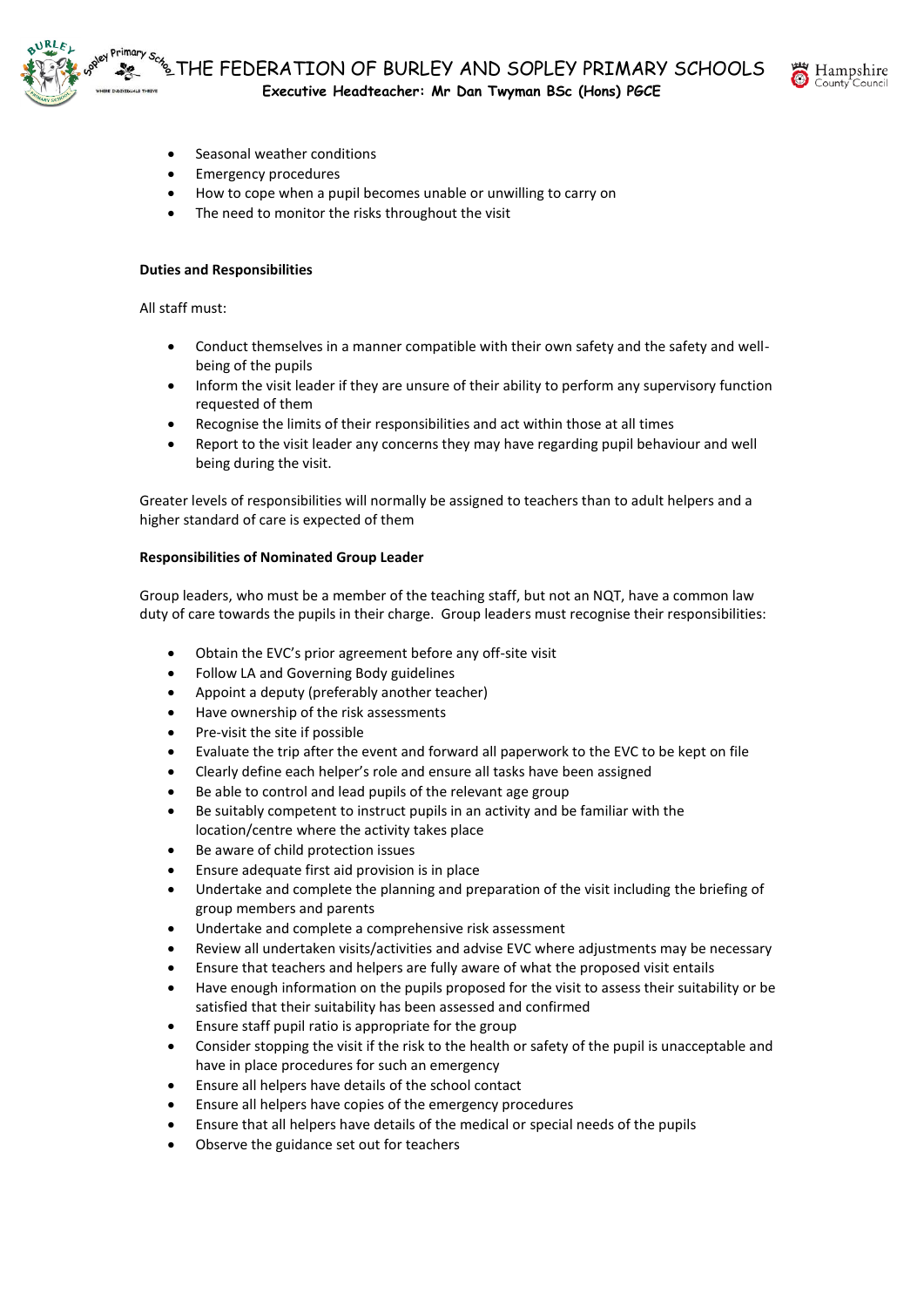



# **Teachers**

Teachers must do their best to ensure the health and safety of everyone in the group and act as any reasonable parent would in the same circumstances.

They should:

- Follow the instructions of the group leader and help with control and discipline.
- Consider stopping the visit or the activity, notifying the group leader if they think the risk to the health and safety of the pupils in their charge is too great

### **Adult Volunteers**

Addition adults on the visit should be clear about their roles and responsibilities during the visit. They must:

- Do their best to ensure the health and safety of everyone in the group
- Not be left in sole charge of pupils except where it has been previously agreed as part of the risk assessment
- Follow the instructions of the group leader and teacher supervisor and help with the control and discipline
- Speak to the group leader or teachers if concerned about the health and safety of the pupils at any time.

### **Pupils**

The group leader must make it clear to pupils that they must:

- Not take unnecessary risks
- Follow the instructions of the leader and other helpers including those at the venue
- Dress and behave sensibly and responsibly
- Look out for anything that might threaten themselves or anyone in the group and tell the leader or helpers about it.

### **Any pupil whose behaviour may be considered to be a danger to themselves or to the group may be stopped from going on the visit.**

If the group leader feels that such action may be necessary, first speak to the school EVC or the Executive Headteacher. They can contact Steve Poynton (or equivalent) at The Castle, Winchester for further advice and support.

#### **Parents**

Parents should be able to make an informed decision on whether their child should go on a visit. The group leader should ensure that parents are given sufficient information in writing and invited to any briefing sessions.

The group leader should also tell parents how they could help prepare their child for the visit, e.g. reinforcing the visit's code of conduct.

Parents will need to:

- Provide the group leader with emergency contact numbers
- Sign the consent form
- Give the group leader information about their child's emotional, psychological and physical health, which might be relevant to the visit.

#### **Records and communications**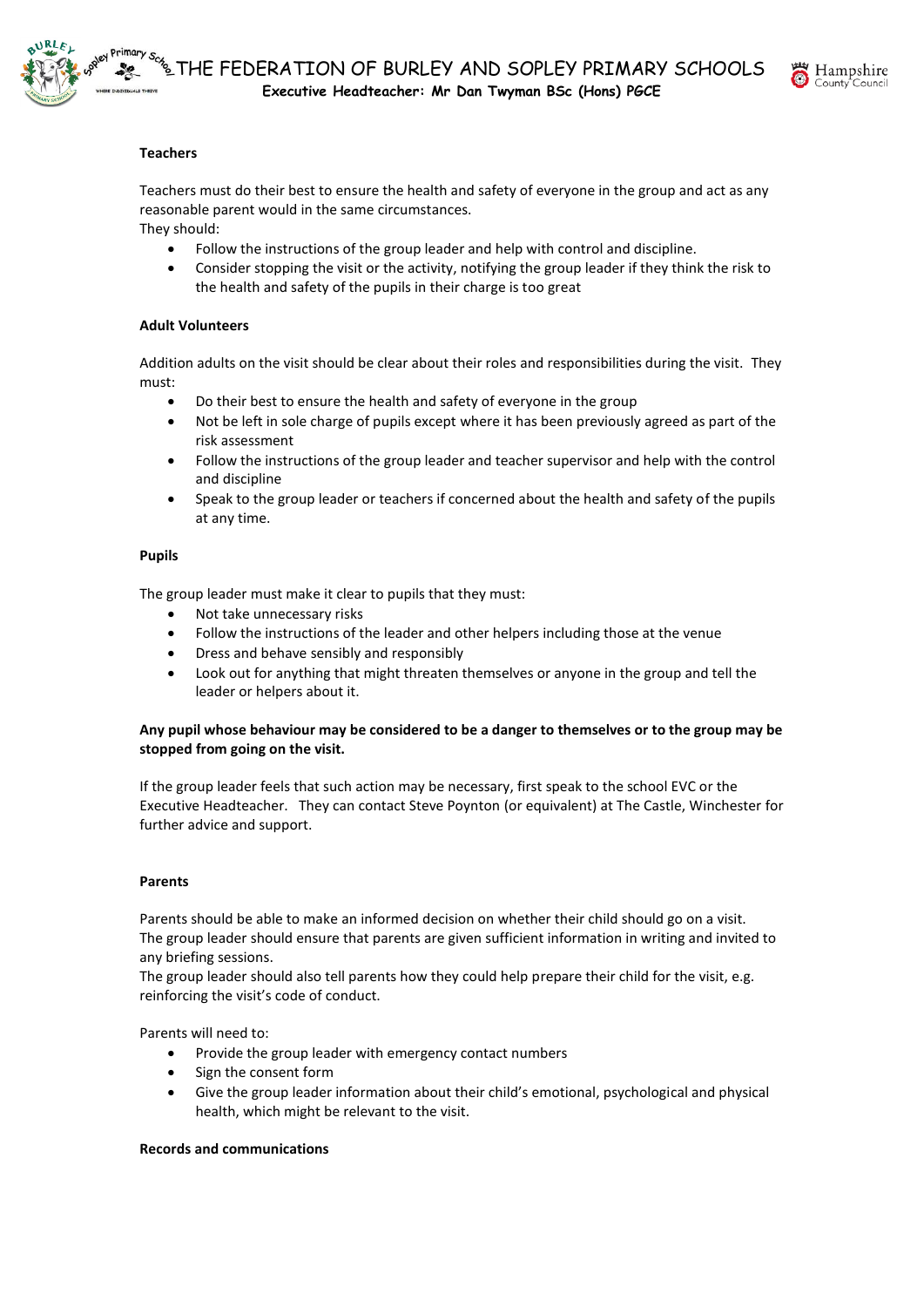

Records of a visit can provide a very useful and informative way of demonstrating the accountability of the school towards its pupils

Pre-visit risk assessments and after visit reports should be given to the EVC to keep on file. Reports of any accidents or incidents should also be kept on file by the EVC.

Parents should always be made aware when their children are leaving the school premises. Even for a local walk, which is theoretically covered under the consent form parent sign when their child starts school, parents should be sent a brief note explaining the offsite activity.

Parents may exercise their right not to allow their children to take part in a visit. Under these circumstances the school must make alternative arrangements to educate that child. **The refusal of the parent not to allow the pupil to go on the visit does not offer the opportunity for the child to be kept off school for the day.**

### **First Aid**

There should be a qualified first aider on every visit.

A first aid kit should be taken on every visit.

# **Staff/Pupil Ratios**

Hampshire guidelines on staff pupil ratio should be adhered to on all school visits. These are currently:

| <b>Foundation Stage</b> | higher than 1 adult for every 6 pupils |
|-------------------------|----------------------------------------|
| Years $1 - 3$           | 1 adult to every 6 pupils              |
| Years 4 – 6             | 1 adult to every 10 pupils             |

These ratios should take into account when planning the trip along with:

- Sex, age and ability of the group
- Pupils with special educational or medical needs
- Nature of activities
- Experience of adults in off site supervision
- Duration and nature of the journey
- Competence of staff, both general and on specific activities
- Requirements of the organisation/location to be visited
- Competence and behaviour of pupils
- First aid cover

Where there is more than one teacher on the visit a group leader should be appointed who has the authority over the whole group. When parents are taken on visits they should be carefully selected and must be fully briefed before the visit.

It should also be noted that for the protection of both adults and pupils, all adults should ensure that they are not alone with a pupil whenever possible.

All adults on a visit should clearly understand their roles and responsibilities at all times. It should always be clear that the teacher is responsible for the group at all times.

#### **Head counts**

Whatever the length of the visit, regular head counts should be taken of the children, particularly before leaving any venue. All adults should carry a list of all the pupils and adults involved in the visit.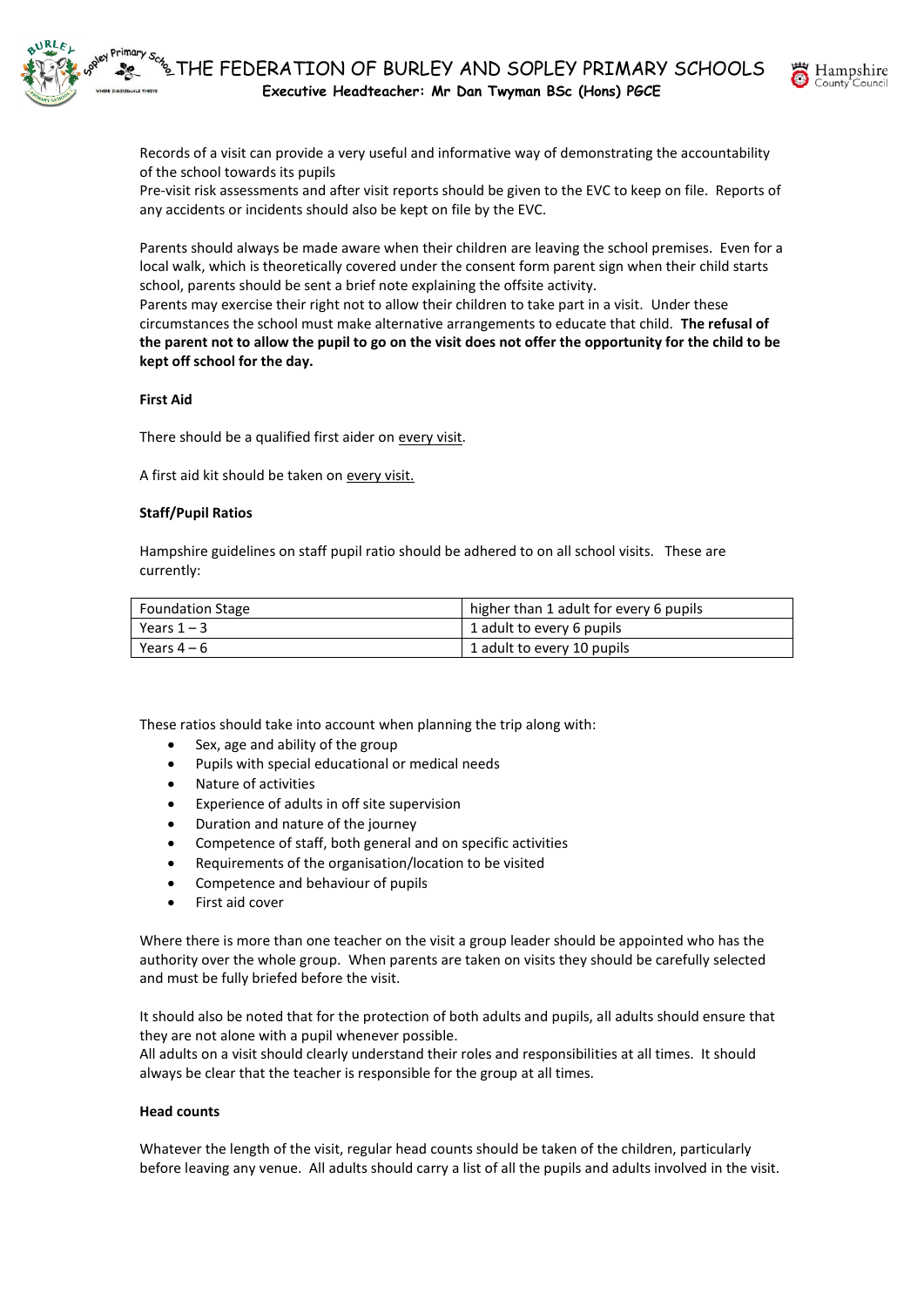



Pupils should be easily identifiable. The group leader should identify rendezvous points and tell pupils what to do if they get separated from the group.

### **Insurance**

The Federation of Burley and Sopley Primary School is covered by Hampshire County Council Insurance Policy.

#### **Emergency Procedures**

Teachers in charge of visits have a duty of care to make sure that their pupils are safe and healthy. They also have a common law duty to act as a reasonably prudent parent would. Teachers should not hesitate to act in an emergency and to take life saving actions in an extreme situation.

If an accident happens the priorities are:

- To assess the situation
- Safeguard the uninjured members of the group
- Attend to the casualty
- Inform the emergency services
- Inform school or the home contact
- Ensure that a teacher accompanies any casualties to hospital if necessary and the rest of the group are supervised.
- Notify the police if needed
- Ascertain telephone numbers for any future calls
- Write down accurately all relevant facts and witness details and reserve all vital evidence
- Keep a written account of all events, times and contacts after the incident
- Complete an accident report form as soon as possible
- No one in the group should speak to the media and no names should be provided
- No one in the group should discuss any legal liability with other parties

In an emergency the group leader would usually take control of the situation.

The home contact's main responsibility is to link the group with the school and to provide assistance as necessary. This named person should have all the information about the visit.

#### **Transport**

The group leader should consider:

- Passenger safety
- Type of journey
- Traffic conditions
- Insurance cove r
- Weather
- Journey time and distance
- Stopping points on longer journeys
- Supervision

If public transport is to be used, all pupils and supervisors must be fully briefed as to procedures on platforms, at bus stops, on busy streets etc.

#### **Supervision on visits**

If possible, where a trip is due to last more than one day (e.g. residential), the EVC or Executive Headteacher should visit at some point to check that all is going to plan.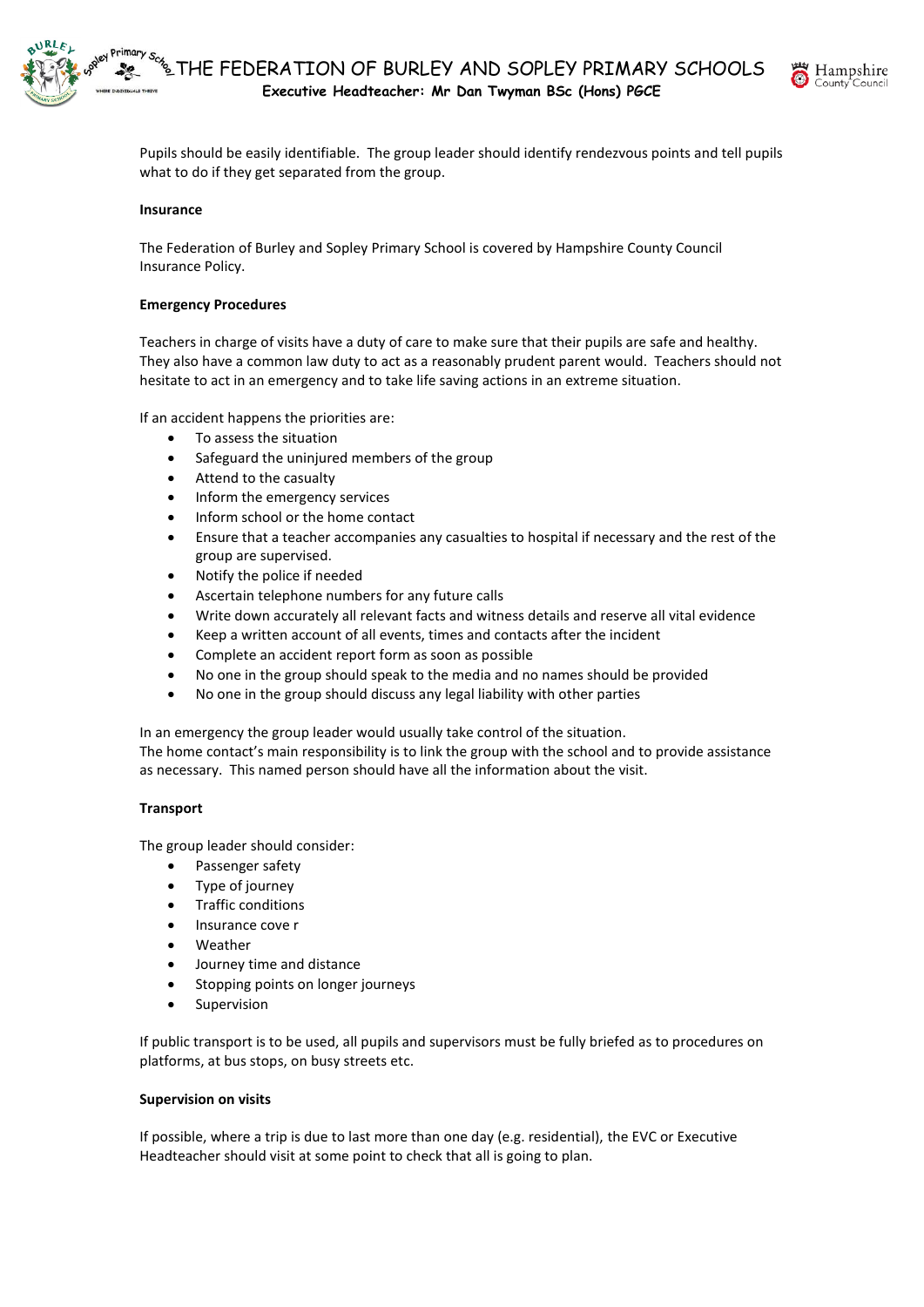

Pupils must be supervised throughout all visits. However, there are circumstances when they might be unaccompanied by an adult. This is referred to as 'remote supervision'. The decision to allow remote supervision should be based on risk assessment and must take into account such things as:

- Prior experience of pupils
- Age of pupils
- Responsibility of pupils
- Competence/experience of staff
- Environment/venue

The level of supervision necessary should be considered as part of the risk assessment:

- Level of supervision on coaches
- Safety when crossing road
- Safety of pupils at dropping off points
- Head counts when getting on and leaving transport
- Responsibility for checking seat belts

The sex of the accompanying adults needs also to be considered, particularly where there is a mixed group of pupils.

# **Use of cars**

This should generally be discouraged but if used, the following should be adhered to:

- The car should be roadworthy
- The driver has the appropriate licence
- The driver has the appropriate insurance
- Drivers ensure pupils wear seat belts and sit in booster seats if necessary.
- Parents or any other adults should never be in a position where they are left alone in a car with a child and a central dropping off place is arranged.

# **Swimming pools**

A minimum supervision level of 1 adult to every 12 pupils is recommended The following checks should be made:

- Is there constant pool supervision by a sufficient number of qualified staff?
- Is the water temperature appropriate?
- Where there is no lifeguard the leader should stay on the pool side at a raised location and the group leader should have the relevant lkife saving award
- Is the water clear?
- Are there signs indicating depth of water?
- Does the pool cater for children with disabilities?
- Does the deep end allow for safe diving?
- Are there a resuscitator and other pieces of first aid and rescue equipment and is there someone trained to use them?
- Is there a changing room for each sex?
- Are the changing and showering facilities safe and hygienic?
- Can clothes be stored safely?
- Have the pupils been instructed how to behave around water?

#### **Residential visits**